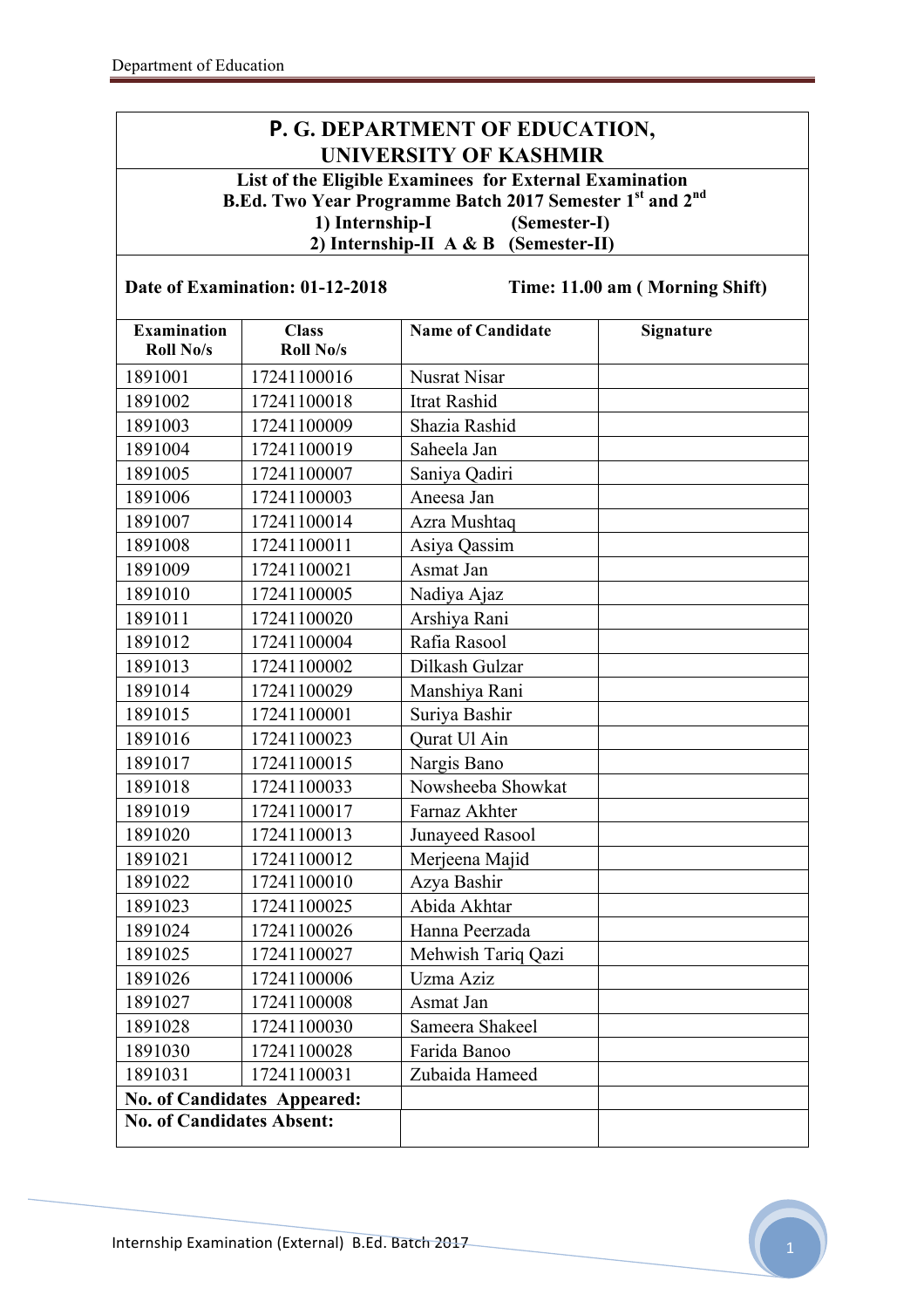$\mathbf{r}$ 

| Date of Examination: 01-12-2018        |                                  | Time: 2.00 pm (Afternoon Shift) |                  |
|----------------------------------------|----------------------------------|---------------------------------|------------------|
| <b>Examination</b><br><b>Roll No/s</b> | <b>Class</b><br><b>Roll No/s</b> | <b>Name of Candidate</b>        | <b>Signature</b> |
| 1891032                                | 17241100047                      | Shazia Ali                      |                  |
| 1891033                                | 17241100035                      | Maqtuba Shaban                  |                  |
| 1891034                                | 17241100036                      | Nisa Zaffar                     |                  |
| 1891035                                | 17241100024                      | Aroosa Pervaiz Malik            |                  |
| 1891036                                | 17241100039                      | Hafsa Syed                      |                  |
| 1891037                                | 17241100040                      | Ikhtisam Hamid                  |                  |
| 1891038                                | 17241100041                      | Rabiya Mohiuddin                |                  |
| 1891039                                | 17241100042                      | Iqra Rashid                     |                  |
| 1891040                                | 17241100043                      | Yasmeena Ahad Wani              |                  |
| 1891041                                | 17241100022                      | Aabid Hussain Lone              |                  |
| 1891042                                | 17241100046                      | Azra Amin                       |                  |
| 1891043                                | 17241100045                      | Rumista Jan                     |                  |
| 1891044                                | 17241100059                      | Faika Firdous                   |                  |
| 1891045                                | 17241100079                      | Asiya Bashir                    |                  |
| 1891046                                | 17241100077                      | <b>Bismat Jan</b>               |                  |
| 1891047                                | 17241100034                      | Asma Nisar                      |                  |
| 1891048                                | 17241100037                      | Asma Nisar                      |                  |
| 1891049                                | 17241100056                      | Tahira Ashraf                   |                  |
| 1891050                                | 17241100071                      | Saima Farooq                    |                  |
| 1891051                                | 17241100084                      | Mursaleen                       |                  |
| 1891052                                | 17241100049                      | <b>Iflah Farooq</b>             |                  |
| 1891053                                | 17241100050                      | Injala Shafi Mir                |                  |
| 1891054                                | 17241100112                      | Nusrat Jan                      |                  |
| 1891055                                | 17241100100                      | Gousia Mehraj                   |                  |
| 1891056                                | 17241100051                      | Safiya Yousuf                   |                  |
| 1891057                                | 17241100038                      | Rumisa Shafi                    |                  |
| 1891058                                | 17241100052                      | Bisma Maqbool                   |                  |
| 1891059                                | 17241100053                      | Sidra Yousuf                    |                  |
| 1891060                                | 17241100057                      | Rabia Rasool                    |                  |
| 1891061                                | 17241100044                      | Ruqia Ali                       |                  |
| <b>No. of Candidates Appeared:</b>     |                                  |                                 |                  |
| <b>No. of Candidates Absent:</b>       |                                  |                                 |                  |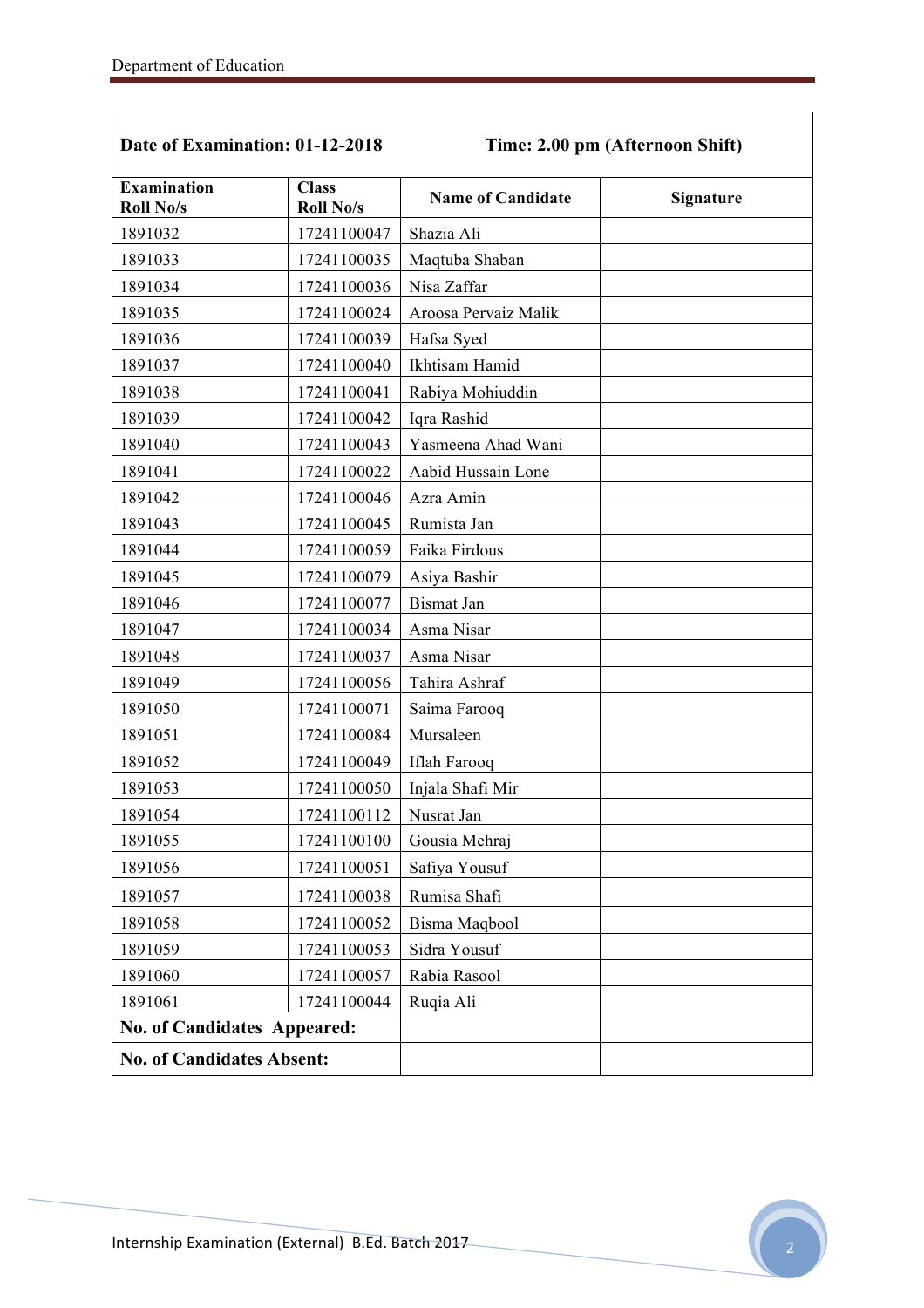| Date of Examination: 03-12-2018        |                                  | Time: 11.00 am (Morning Shift) |                  |
|----------------------------------------|----------------------------------|--------------------------------|------------------|
| <b>Examination</b><br><b>Roll No/s</b> | <b>Class</b><br><b>Roll No/s</b> | <b>Name of Candidate</b>       | <b>Signature</b> |
| 1891062                                | 17241100066                      | Ulfat Jan                      |                  |
| 1891063                                | 17241100080                      | Tahir Ul Nisa                  |                  |
| 1891064                                | 17241100106                      | Nazia Ali                      |                  |
| 1891065                                | 17241100101                      | Nasir Rasheed                  |                  |
| 1891066                                | 17241100078                      | Sadiya Nabi Janwari            |                  |
| 1891067                                | 17241100107                      | Nelofar Rehman                 |                  |
| 1891068                                | 17241100065                      | Farheen Abas                   |                  |
| 1891069                                | 17241100108                      | Aksa Zaffar                    |                  |
| 1891070                                | 17241100083                      | Tanzeela Nabi                  |                  |
| 1891071                                | 17241100054                      | Fayaz Ahmad Shah               |                  |
| 1891072                                | 17241100073                      | Sal Sabeela Nabi               |                  |
| 1891073                                | 17241100068                      | Najma Nissa                    |                  |
| 1891074                                | 17241100082                      | Nafila Gull                    |                  |
| 1891075                                | 17241100058                      | Taranum Mubark                 |                  |
| 1891076                                | 17241100072                      | Maheena Akhter                 |                  |
| 1891077                                | 17241100062                      | Ifra Zahoor                    |                  |
| 1891078                                | 17241100048                      | Aamina Mushtaq                 |                  |
| 1891079                                | 17241100102                      | Mir Mudasir Majeed             |                  |
| 1891080                                | 17241100060                      | Tanzeena Imtiyaz               |                  |
| 1891081                                | 17241100086                      | Aadil Khursheed                |                  |
| 1891082                                | 17241100069                      | Subreena Mushtaq               |                  |
| 1891083                                | 17241100094                      | Shazia Gull                    |                  |
| 1891084                                | 17241100064                      | Rafiqa Banu                    |                  |
| 1891085                                | 17241100075                      | Saima Bashir                   |                  |
| 1891086                                | 17241100095                      | Arja Rashid                    |                  |
| 1891087                                | 17241100096                      | Sabreena Farooq                |                  |
| 1891088                                | 17241100085                      | Wasifa Bashir                  |                  |
| 1891089                                | 17241100091                      | Riba Tasaduq                   |                  |
| 1891090                                | 17241100070                      | Maryam Bhat                    |                  |
| 1891091                                | 17241100063                      | Bisma Shafi                    |                  |
| <b>No. of Candidates Appeared:</b>     |                                  |                                |                  |
| <b>No. of Candidates Absent:</b>       |                                  |                                |                  |